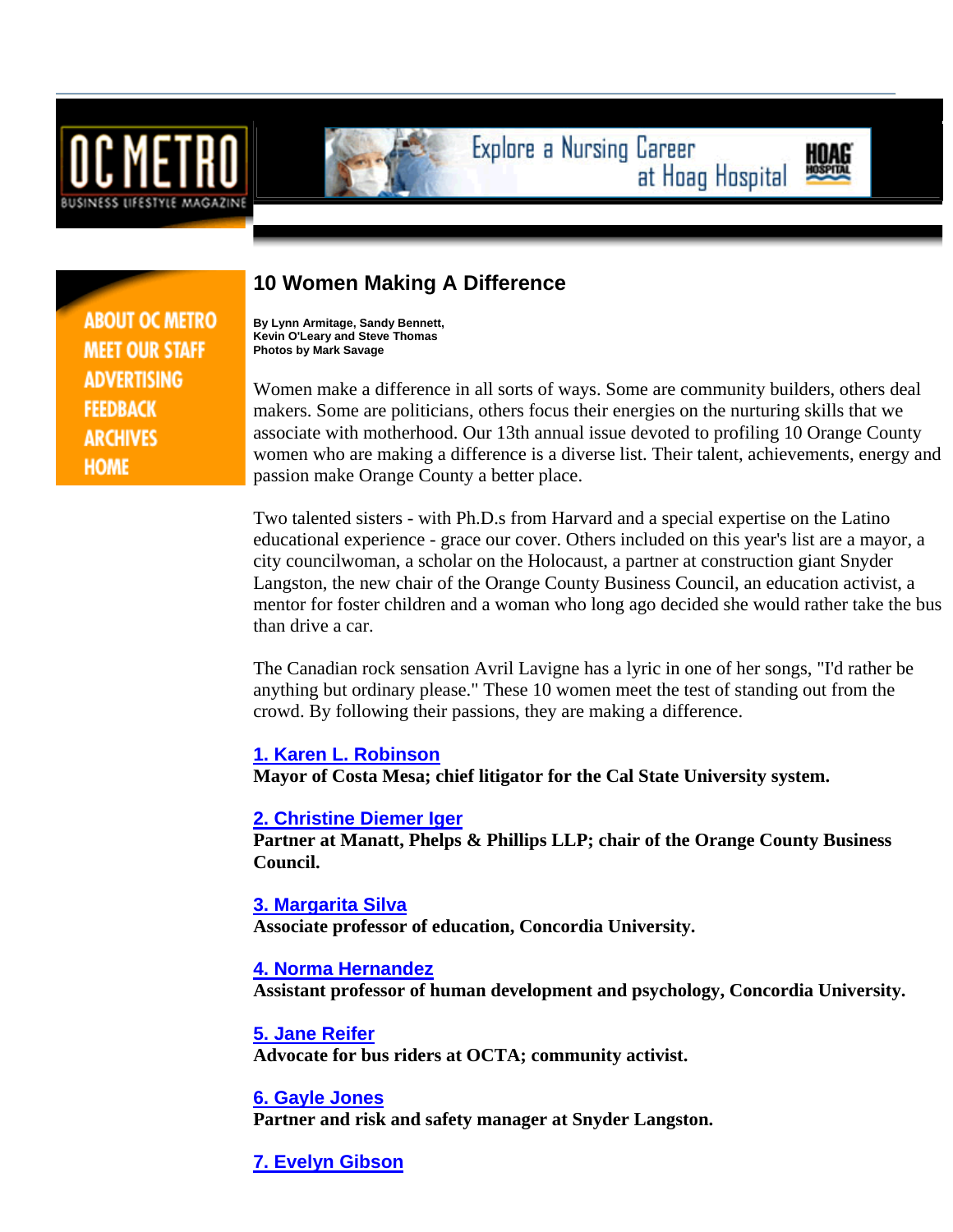

**Mentor and advocate for Orange County's foster children.** 

## **8. Marilyn J. Harran**

**Professor of History and Religious Studies at Chapman University; Director of the Rodgers Center for Holocaust Education.** 

#### **9. Lita Robinow Irvine public schools activist and fund -raiser.**

# **10. Elizabeth Pearson**

**Laguna Beach City councilwoman; co-founder of "Kids for Clean Water."** 

# **Karen L. Robinson**

**City of Residence:** Costa Mesa **Family:** Single; two sisters, one brother (Her father, Phil Robinson, played fullback for Ohio State's 1957 National Championship football team) **What She Does:** Mayor of Costa Mesa and chief litigator for the 23-campus California State University system.

**Trip she would like to take:** Argentina.

With two sisters and a brother ahead of her, Karen Robinson was the baby of the family. Her mother knew she would grow up to be either a lawyer or an actress. As the youngest in the family, Karen says, "I understood that to get attention you have to make your case. I knew how to deliver my lines."

As the chief litigator for the Cal State University system and as the mayor of Costa Mesa, that is what Robinson does. She is articulate, excelling at presenting the facts in the courtroom and to constituents. The graduate of UCLA (B.A. and J.D) and longtime resident of Anaheim moved to the Mesa Verde section of Costa Mesa in 1998 because the big yards and friendly neighbors reminded her of growing up in Louisville, Ky. At the time, the neighborhood homeowners association was dealing with a case of attempted rape and when they heard Robinson speak, people asked her to join the board.

Later, news of a 144-home development nearby galvanized neighbors to organize. Robinson and others worked with the developer and the city to reduce the numbers to 69 homes. "It's a beautiful project now," says the mayor. After this experience, Robinson decided to run for City Council. "I thought it was important that there be a community voice on the board."

In an 11-person field (including two incumbents) for three seats, Robinson edged out one of the incumbents by 32 votes. Robinson credits two friends, Cindy Brenneman and Robin Leffler, for her success. "None of us had ever run a campaign. Our budget was only \$4,800," she says. "I thank the community for believing in me and taking a chance on a newcomer."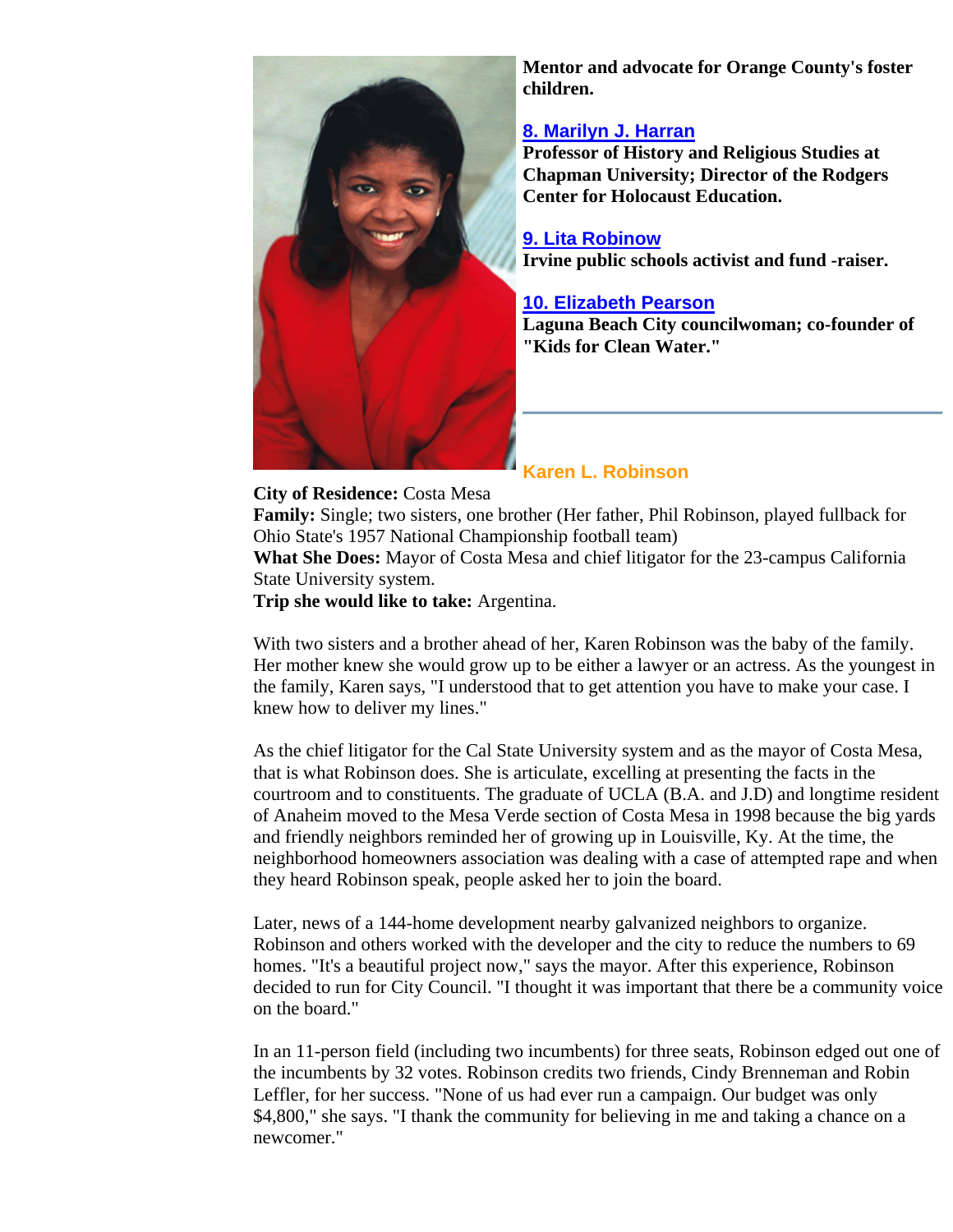In office, Robinson says she has worked to increase the amount of notice the community has about development projects and is proud that the city cut \$1 million from its budget last year. "We could see the state budget crisis building and we needed to anticipate. I am really proud of the department heads." She says the city is working to improve the westside. "We have a long ways to go but the wheels are in motion." She also aims to attract more hightech business to the city, saying the city is business-friendly and that new campus-style office space will soon be available along the 405 Freeway next to Fairview Road.

The combination of charm, grace, level-headedness, intelligence and cheerleader enthusiasm that helped propel Robinson to leadership in Costa Mesa has been on display before. When she was 13, her family moved to San Jose when General Electric Co. transferred her father to California. Suddenly, she and her sister were 2 of 6 African-Americans in a student body of 2,000. She laughs, "We took the school by storm. We assimilated. I was student body president by senior year." She was also a track star in the 100-meter hurdles.

"My coach told me I could be a big fish at a small pond but at the big schools there would be stiff competition." Robinson was recruited by UCLA and joined a track team that included future Olympians Jackie Joyner Kersey and Florence Griffith. It was a thrilling yet humbling experience. Robinson says it taught her that in every field of endeavor there are always going to be people with more talent and skill. She loved sports but it wasn't her end goal. "I knew I wanted to be an attorney and a litigator. Perry Mason, that's what I wanted to do." She majored in political science, left the track team after two years to become a cheerleader and then homecoming queen before going on to UCLA law school.

At the Long Beach law firm Keesal, Young and Logan, Robinson represented private shipping lines, securities firms and a full range of business litigation. In 1996, she changed gears by joining the counsels' office of the CSU system. "I didn't have any public entity experience so I was thrilled they hired me." In 1999, she became the head litigator for the CSU system. She says the issues are similar to those that face a city - construction contracts, employment issues, collective bargaining - as well as things unique to a university - tenure issues, intellectual property questions, entertainment on campus and First Amendment questions.

The Klansman David Duke was invited to campus to speak about Prop. 209 and some students wanted a temporary restraining order to prevent him from speaking. Robinson argued the university's position. "I had to defend David Duke's, a Klansman, right to speak." As a lawyer, Robinson says that the case did not bother her. "It was a straight First Amendment case. He had a right to speak. Lawyers fit the facts to a set of laws. Hopefully, the system allows the proper result."

Having traveled to other countries, Robinson says Americans can be proud of their judicial system. For example, when she traveled to South Africa in 1999 she discovered that two trial courts could rule differently about the same type of case and that there was no appellate court to decide what the proper verdict should be.

At some point, Robinson would like to don judicial robes. "I would like to be part of the system in another capacity. As a litigator I am an advocate for one party in a dispute. A judge sees both sides. Knowing who I am, I believe I could be impartial and fair. I believe I could treat people with dignity and respect and help people understand and believe in the system. It's better than others."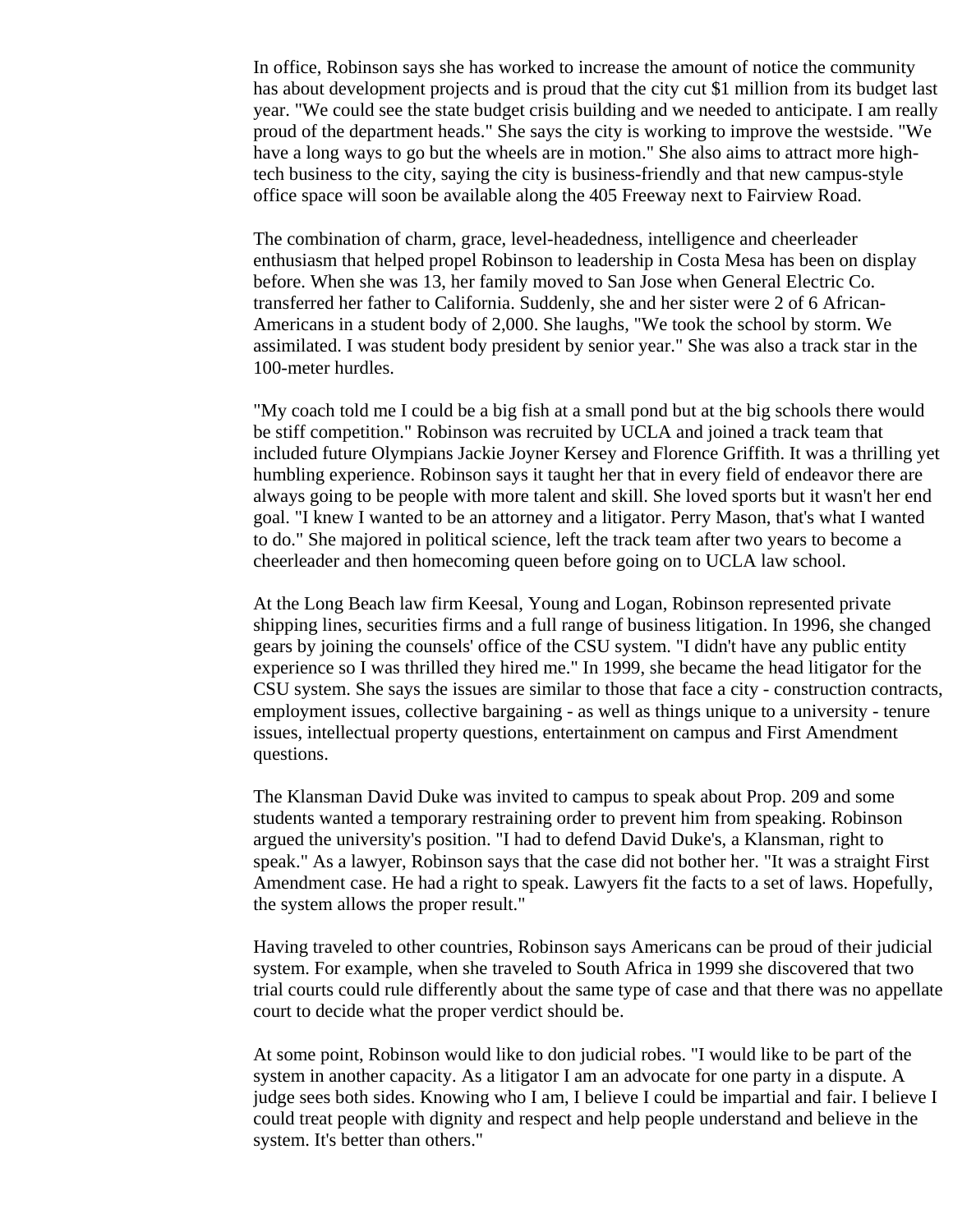#### *- By Kevin O'Leary*



# **Christine Diemer Iger**

**City of Residence:** Newport Beach **Family:** Husband, Robert Iger **What She Does:** Partner at Manatt, Phelps & Phillips LLP and the new Chairwoman of the Orange County Business Council. **Trip She Would Like to Take:** "Right now, I'm quite

happy with our house in Newport Beach and our house in the desert (Indian Wells)."

Christine Diemer Iger gazes out the window of a 12th story law firm conference room in the copper-toned Center Tower next to the Orange County Performing Arts Center in Costa Mesa.

"Look out and you can see it all. Close to us you can see potential pockets of urban infill and questions of traffic such as stoplights and freeway offramps."

Looking south to the hills of Irvine and Laguna she sees questions of open space and hillside ordinances. "It is possible to build on top of the ridges. It is a question of what the community wants. Look at San Francisco. There are lots of houses on hillsides." And as she looks out toward the Pacific she thinks about urban runoff issues.

"There is no one right or wrong way to develop an area. Consensus is usually the right way to go. Of course, it's up to the client. We'll represent the position they want to take."

An attorney who specializes in land development, Iger headed the Building Industry Association for 12 years. The powerful trade association represents developers and builders and works with local, state and federal officials on land-use issues. Before that she worked in Gov. George Deukmejian's administration, first as deputy secretary of business, transportation and housing and then as director of housing.

Today she is a partner at Manatt, Phelps & Phillips LLP, a Los Angeles-based law firm famous for its political connections and effectiveness as a lobbyist in Sacramento and Washington, D.C. Founding partner Chuck Manatt, an expert on banking regulations, is a former chair of the Democratic National Committee. Former Sen. John Tunney and Clinton Administration trade representative Mickey Kantor have been partners. Wanting to open an Orange County office, the firm approached Iger to become their land-use specialist and brought in former GOP Assembly leader Scott Baugh to help with lobbying in Sacramento. Founding partner Tom Phelps, an expert on financial institutions, helps direct the office.

Iger says the firm has a competitive advantage vs. other law firms because it has offices in both Sacramento and Washington, D.C. "That's rare in the legal world." Iger goes on to explain why a law firm such as Manatt is effective. "In my world I deal more with regulators and politicians than the courts. It's a different strategy. Yes, we can sue and win in court but it is often quicker to try and resolve an issue with the city council or planning commission or regulators. You don't want to rush to court. It's expensive."

The issues facing developers and builders range from schools, building fees, environmental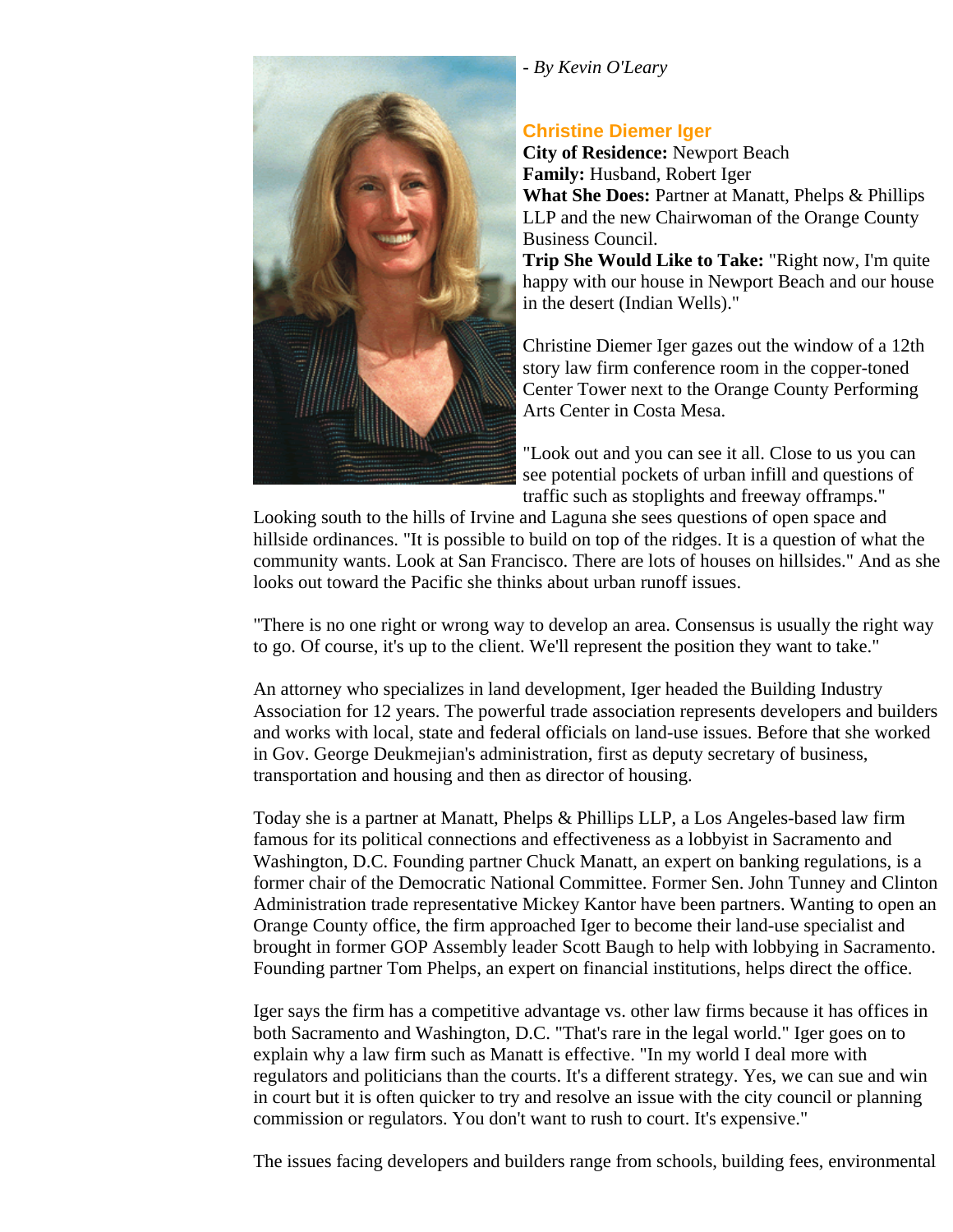regulations such as the California Environmental Quality Act that cover wetlands, water quality and toxic waste to infrastructure needs that involve water and sewage systems and traffic plans. Developers don't get the green light on projects until they get approval on these issues.

Iger says she enjoys being a practicing attorney again. After San Diego State and Western State Law School, she clerked for a federal judge and worked on immigration and drug cases. She was hired by then Attorney General Deukmejian as a deputy state attorney and trained prosecutors on search-and-seizure procedures and argued cases on the appellate level and one case before the state Supreme Court before following Deukmejian to the executive branch. Her most daunting challenge while in Sacramento: managing the Century Freeway housing progra. It involved building new housing while the freeway was being



built, relocating 3,000 people and working with all the cities involved as well as state and federal officials.

With her wealth of experience, Iger recently became the first woman to chair the Orange County Business Council (OCBC). She says the board's goals include coming up with a workable plan to relieve congestion on the 91 Freeway between Orange and Riverside counties. "Our business community is meeting with theirs to help the two transportation authorities" come up with a solution to relieve congestion. On another front, she says OCBC will have "a voice at the table" in the state budget crisis.

Iger has a special interest in helping UC

Irvine and Chapman University maintain cutting-edge business curriculums and she is working with Orange County Department of Education to develop a program to help high school teachers enhance their knowledge of the business world by visiting local companies such as Boeing, Broadcom and Conexant. It's not just students who should go on field trips. "Teachers are hungry for real-life experience."

On top of everything else, Iger serves on two public boards - The Keith Companies, the local engineering firm, and Sunwest Bank. She says that in the post-Enron world there are a lot more disclosures and documentation. She says it will be interesting to see whether the new corporate governance structure "helps or hinders the entrepreneurial spirit."

*- By Kevin O'Leary*

# **Margarita Silva**

**City of Residence:** Tustin **Family:** Husband, Aaron Silva; two sons, Daniel, 7, Benjamin, 5 **What She Does:** Associate Professor of Education, Concordia University. **Trip She Would Like to Take:** London. "The boys want to see Big Ben."

#### **Norma Hernandez**

**City of Residence:** Irvine (Concordia University)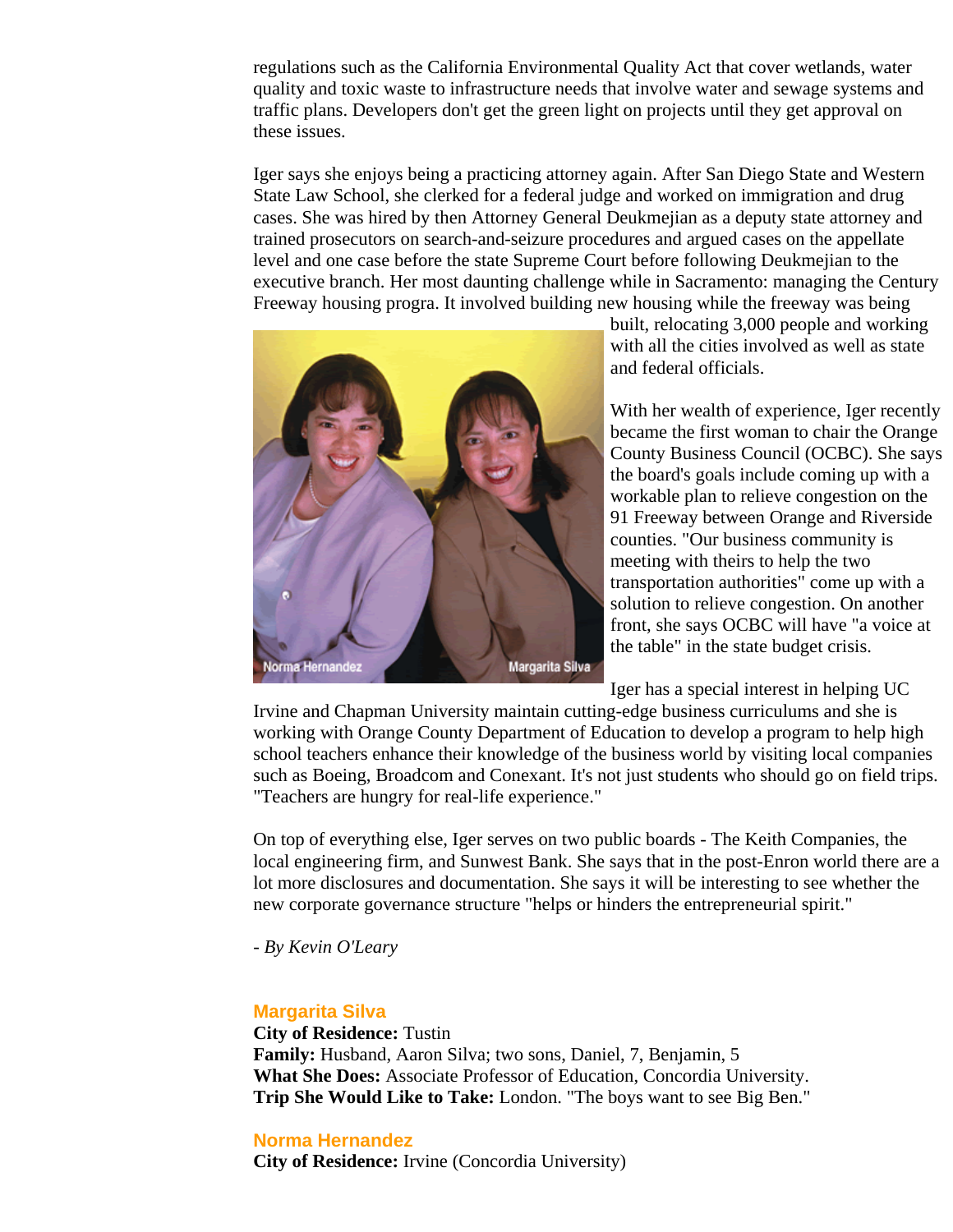**Family:** Husband, Anthony Hernandez

**What She Does:** Assistant Professor of Human Development and Psychology, Concordia University.

**Trip She Would Like to Take:** Italy

The Jimenez sisters, Margarita and Norma, grew up as children of Mexican immigrants in San Fernando and Sylmar. Today they are on the faculty of Concordia University.

How this came to be is a story of persistence, hard work, big dreams and talent. What makes these two sisters special is that they are part of that 1 percent of American academics who are Latino, that they earned their doctorates in education at Harvard University and that they returned to their alma mater to train future teachers and undergraduates how to deal with an increasing ethnically diverse culture.

Thinking about and talking about ethnic identity and stereotypes can be a complicated and emotionally charged occupation. When Norma arrived on campus this year she agreed to teach a course Margarita had been teaching titled: "Cross Cultural Perspectives in Education." Margarita says, "I gave her the syllabus, the textbooks but I forgot to tell her how to present this. It is second nature to me now that you have to ease into the subject matter."

There are a bundle of stereotypes that a teacher has to get past in order to have an honest dialogue about ethnicity, race and class in American culture. Margarita says, "If you come in as a minority to talk about the minority experience, Anglos will often assume you have a chip on your shoulder. The purpose is not to make the Anglo students feel white guilt. The key is to create an environment where people feel safe." Norma says, "It's important not to be heavy handed. In teaching, there is a delicate balance between challenging students and turning them off."

As a youngster, Margarita endured the taunts of her classmates about her deformed hand. She had surgery from the age of 3 months to the third grade. "The kids were cruel," she says. Then forced busing in the Los Angeles Unified School District sent her to Northridge, where Anglo teachers had low expectations of the new kids in school - predominately Latino and African-American. "At the end of sixth grade I told my parents I wanted to drop out. I was serious.

"We were raised Catholic but all the Catholic schools had two-year waiting lists. But around the corner there was a small Lutheran school. We were impressed by the politeness of the staff and the academics. The churches looked the same to us. We didn't really notice the contrast (in religious iconography) between the crucifixion and Jesus with the lamb."

The Lutheran school also had a waiting list but every day during that summer Margarita made sure she stopped by the school to ask if she was in. When the fall semester began, she was in class. "Lutheran education changed my life. They had very high expectations and they never let me use my birth defect as an excuse. It was the first time I felt affirmed by someone besides my parents."

To help pay the tuition, Margarita and Norma (her younger sister by two years) worked as janitors in the afternoons cleaning bathrooms and chalkboards. Later they worked at the flea market.

"It's not something you want to do the rest of your life," says Norma. "You can work with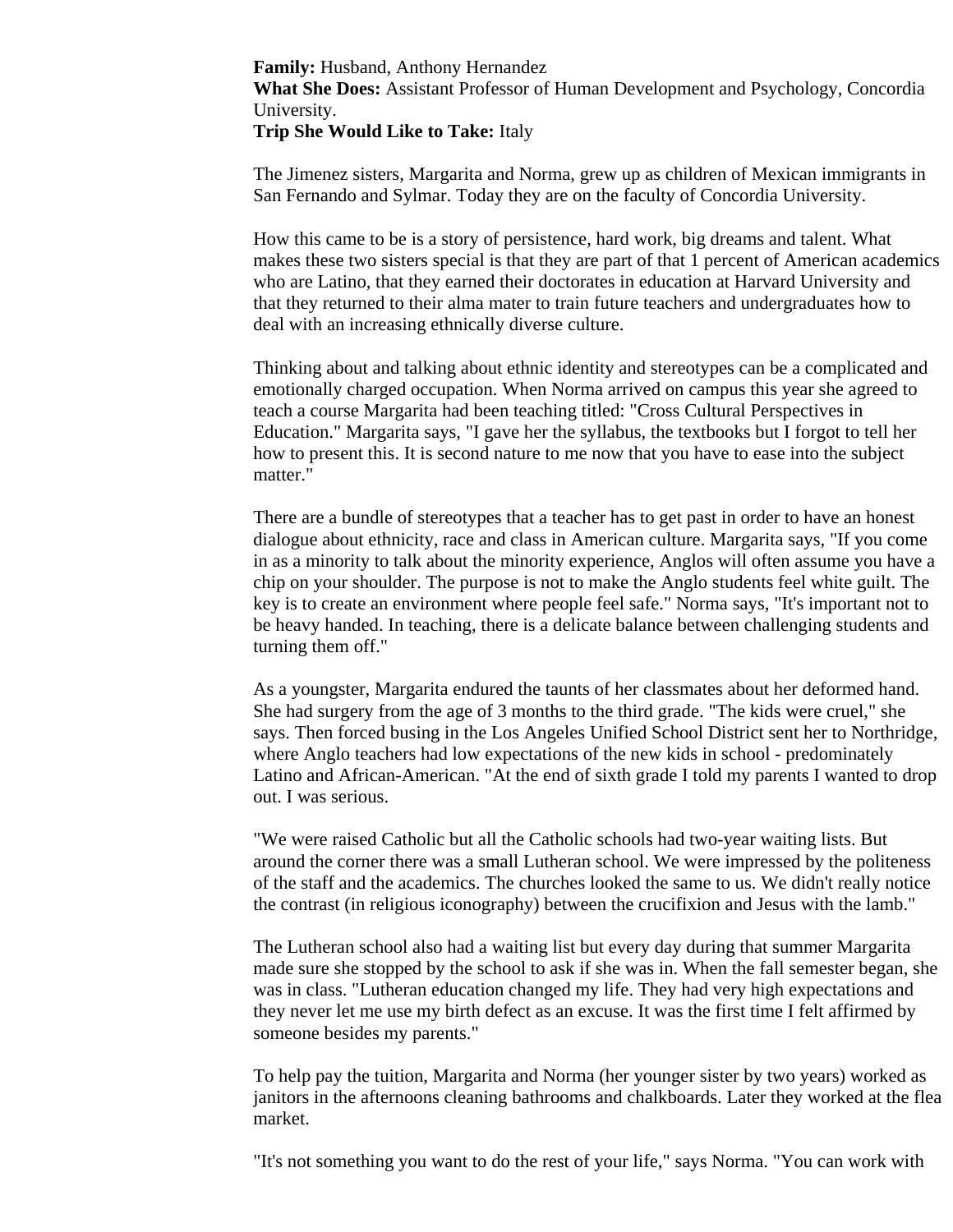your hands or work with your head."

As intellectuals, both sisters are focused on the Latino educational experience. "One of the problems I have with the academic literature on Latino students is that it mostly focuses on failure," says Norma. For her dissertation she conducted a longitudinal study of adolescents of Mexican descent, exploring the effects of gender, generational status, and ethnic identity on academic achievement. Studying low-income students in a predominantly Latino school, she wanted to find out who did well and why.

The sisters say academic achievement is a complicated psychological subject in Latino culture. It's not so much a fear of success as it is a fear that academic success will cause other Latinos to see you as selling out to the dominant Anglo culture. Norma says, "Some students will intentionally underperform because they don't want to be identified as selling out." She says the slang is 'Getting above your raisin' - trying to be better than you are - and 'Being down with Brown.'

The focus of their professional lives is helping Latino students move back and forth between their ethnic world and the dominant culture. "You have to be able to straddle both worlds," says Norma. "You learn when to hold on to your roots and when to play by the rules." Michael Walzer deftly explores this issue across ethnic groups in "What it Means to Be an American."

In an aside that could be taken from "My Big Fat Greek (Latino) Wedding," Margarita says it's a big issue in her family whether her husband is "really Latino." The UC Berkeley Boalt Hall-trained attorney is Mexican on his father's side and German on his mother's side.

While Norma is more focused on research, Margarita's love is teaching teachers and helping them prepare for the multi-ethnic world that is today's classroom. She returned to Concordia because she is more interested in teaching than in the publish-or-perish world of research universities. She was recently named California's Teacher Educator of the Year. For her doctoral research she examined the effects of Proposition 227, the initiative that dismantled bilingual education in California in 1998. She looked at the initiative's effects on first-grade teachers in a school that was overwhelmingly Mexican-American.



Both sisters are very interested in helping Orange County students prepare for college. They say that many high schools serving largely Latino populations do not offer the college prep classes necessary for entrance to the University of California and the more selective private colleges. At Century High School in Santa Ana, Margarita and Norma are involved with a future teachers program that begins in the 10th grade and Concordia University is now offering two scholarships to those students.

Margarita's advice to parents: "Parents really need to pay attention during middle school." This sister act wants kids to stay on track and aim high.

*- By Kevin O'Leary*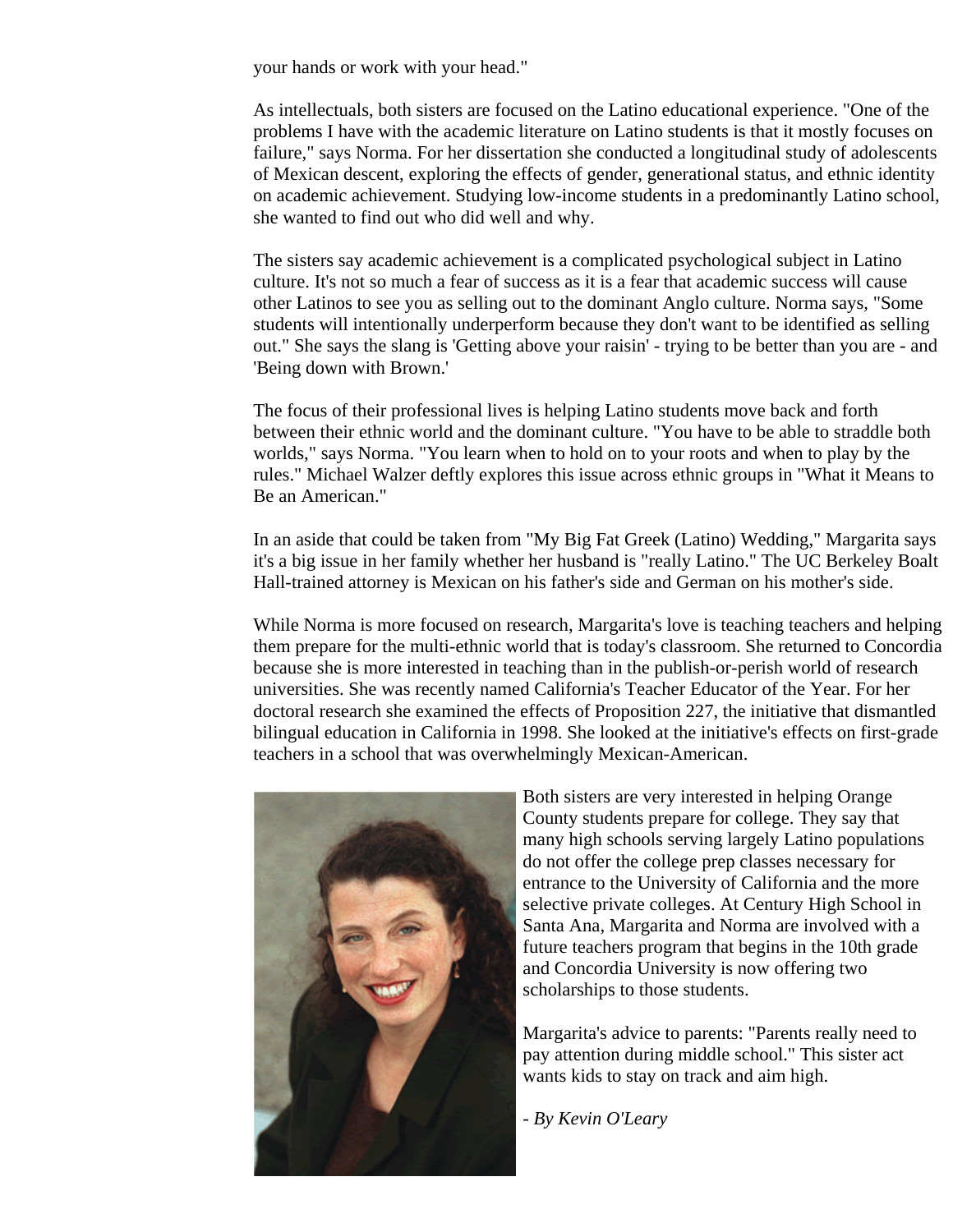#### **Jane Reifer**

**City of Residence:** Fullerton **Family:** Single **What she does:** Community activist, customer advocate at OCTA. **Trip She would like to take:** "I'd like to go from North Orange County to South Orange County in an hour on a bus."

Growing up in Garden Grove in the 1970s, Jane Reifer was struck by how land was being eaten up by automobiles. Streets were constantly widened, gas stations built and parking lots paved. Early on, she decided not to participate in Orange County's car culture with its attendant problems of overdevelopment and traffic jams.

"I've never had a driver's license," Reifer says. "I rely on public transportation to conduct my business and travel wherever I need to go. It can be done." An efficiency expert who helps people deal with clutter in their personal and business lives, Reifer travels to one or two appointments across the county each day.

Years of using public transportation gave Reifer insight into bus system problems and a desire to see those problems remedied, but she didn't get involved until early 2000 when the Orange County Transportation Authority (OCTA), the agency in charge of the buses, decided to restructure the system.

"I thought their plan was a tragedy for bus riders," Reifer says. "So I got together with a group of concerned bus riders and founded Transit Advocates of Orange County (TAOC) to fight the plan."

OCTA's plan was to go from a radial system, in which bus routes emanated from transportation centers, following L-and Z-shaped routes that connected popular destinations, to a grid system in which each major street is served by its own set of buses that travel only on that street.

"Intuitively, straight-lining seems to make sense," Reifer says. "It saved OCTA a ton of money by reducing vehicle service hours. And it is simpler to understand. But it adds tremendously to riders' travel time. Riders who used to have to transfer once to get where they were going, now have to transfer two or three or even four times. And they have to transfer on street corners where it is wet when it is raining and hot in the summer instead of in protected transportation centers."

TAOC wasn't able to stop the straight-line plan, but they did get OCTA's attention when they planned a protest to coincide with the agency's board meeting.

"They invited us in to talk," Reifer says. "And we were able to get them to remedy some of the worst problems caused by the new system - routes that were just leaving people stranded for hours." But it was slow going.

Then, in January 2001, OCTA hired a new CEO, Art Leahy, who had a background in mass transit instead of highways.

"He gets it," Reifer says. "One of the real problems with getting good mass transit in Orange County is that - because it's such a car-oriented culture - most of the people overseeing the bus system have never ridden on buses and don't understand the kind of problems riders face."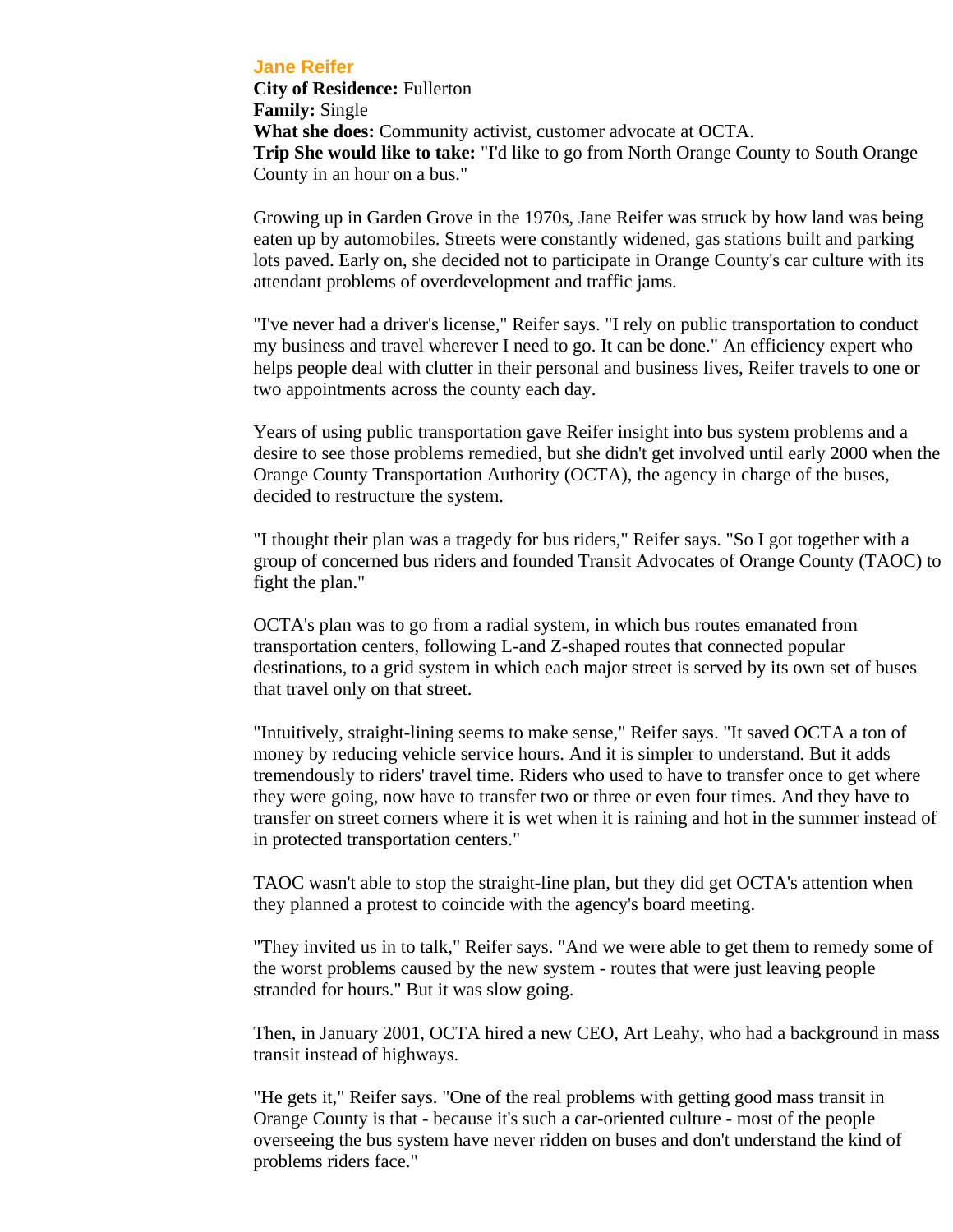Leahy decided to turn a negative into a positive by bringing OCTA's chief critic into the organization to give some official input into how to improve the bus system. "They hired me in April 2002 as a customer advocate, to give direction for policy that would serve their customers," Reifer says.

Reifer and TAOC have helped bring about a number of changes: The worst routes have been corrected; train schedules have been included in bus schedule books so that riders can coordinate their use of both types of transit; extensive errors in the schedule have been corrected; and transit users who attend OCTA meetings are now given bus passes instead of parking validation. In the near future, bus arrival times will be posted at each stop so that riders will know not just the bus number and days the bus runs but exactly how long they will have to wait.

"That is going to be an incredible service improvement," Reifer says. "It is so frustrating for people to be waiting for a bus with no idea when it will arrive. Now, if the bus isn't coming for 20 minutes, riders can go get a Coke or walk part of the way to their destination along the route."

Reifer believes a paradigm shift is taking place at OCTA. She says that, in the past, increased operational efficiency was the main motive for changes in the bus system. Now, the agency is beginning to think in terms of improved customer experience as well.

Reifer's contract with OCTA ran out in early March, but she continues to push for system improvements. She has plans to put together a transit users guide giving tips to the uninitiated on how to combine buses, trains and taxis into an efficient, economical system of transport. She also is shopping around the idea of a state law mandating that adjacent transportation districts have to change their schedules on the same day or days each year so that riders going from Orange County to Los Angles or Riverside don't end up with one schedule that is current and another that is out of date - what she calls a ghost schedule.

"I've always said that Orange County has a bus system that is 70 percent there," Reifer says. "The buses go to a lot of places and they are much nicer than the buses in Los Angeles. They are clean and the temperature control is good. For the most part the drivers are wonderful. But there is no reason the system can't be 90 or 95 percent there."

Orange County began bus service in 1972. In 2002, OCTA operated 625 buses on 79 routes carrying a total of 62 million passengers. It is the fastest-growing bus system in the nation.

Reifer also is involved in Rail Advocates of Orange County, an organization that works to support expanded and improved rail service, and is chair of the Fullerton Historic Theater Foundation, a group working to preserve and restore the Fox Fullerton Theater, which contains a wealth of ornamental richness and architectural significance and is one of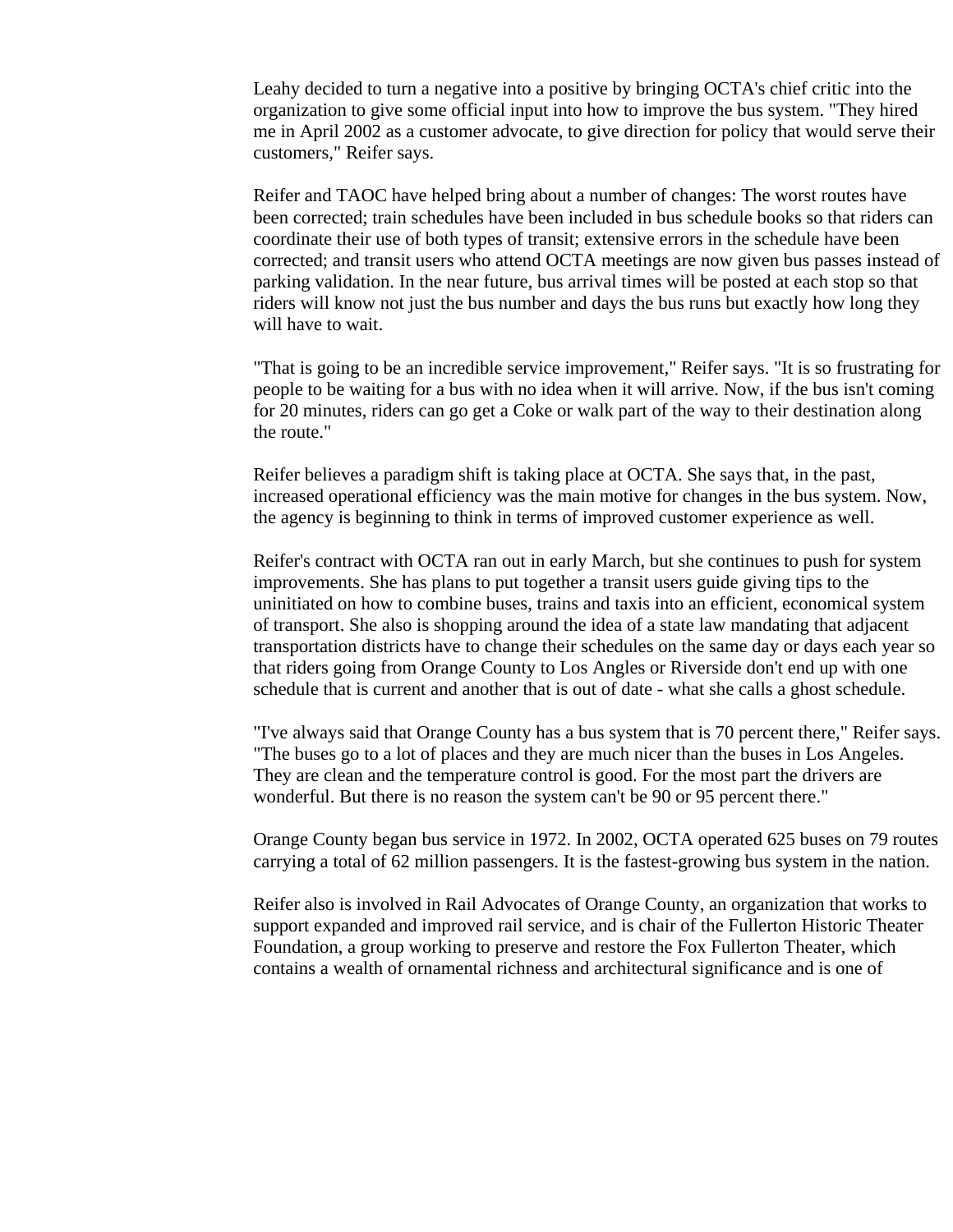

the last remaining vintage vaudeville house/movie theaters in Orange County.

*- By Steve Thomas*

# **Gayle Jones**

**City of residence:** Corona del Mar **Family:** Husband,Roy **What she does:** Partner and Risk and Safety Manager at Irvine-based Snyder Langston construction firm. **Trip she would like to take:** I already took the trip I would like to take and that was to Uganda last year with friends to visit the gorillas. And this year my husband and I, and friends, are going back to Southern Africa.

Honesty, loyalty and hard work - time-honored character traits that sometimes go by the wayside in today's business world - have earned Gayle Jones

national and local accolades for her contributions in the construction industry.

Most recently, she was honored with the Elizabeth Dole Glass Ceiling Award at the annual American Red Cross Clara Barton Spectrum Awards ceremony. The award recognizes a woman who has overcome obstacles in the corporate environment, breaking through barriers that stood in the way, and improving the quality of life in Orange County.

"I live in basically what people would think as a man's world," says Jones. "The obstacles are generic, quite frankly. I don't feel I've had any more challenges than anyone else in this business.

"I like what I do. I like challenges. And I've been afforded and lucky to have both all these years."

Jones joined Snyder Langston in 1961, two years after its formation, as a receptionist and bookkeeper. Within three years, she was named a partner at the Irvine-based construction firm, which has headed numerous major building projects including South Coast Repertory, the Irvine Spectrum shopping/entertainment center, CBS Studios and St. Joseph Hospital. Though she has served in a number of capacities during her 42-year career, she is most noted for her work in the area of safety and risk management.

"The safety aspect is the most rewarding because there's feedback," she says. "You can gauge if you're successful or not."

The Corona del Mar resident has been responsible for the development of site-specific risk analysis and operation of the subcontractor pre-qualification and tracking system, with a specific focus on safety education and compliance, for more than 10 years. Her many efforts include implementing and overseeing measures to avoid on-the-job injuries resulting from falls as well as financial catastrophes that can result when subcontractors fail to perform quality work or miss deadlines. The South Coast Repertory project, for perspective, required approximately 50 subcontractor trades.

"The construction business is very collaborative," says Jones. "We have to have a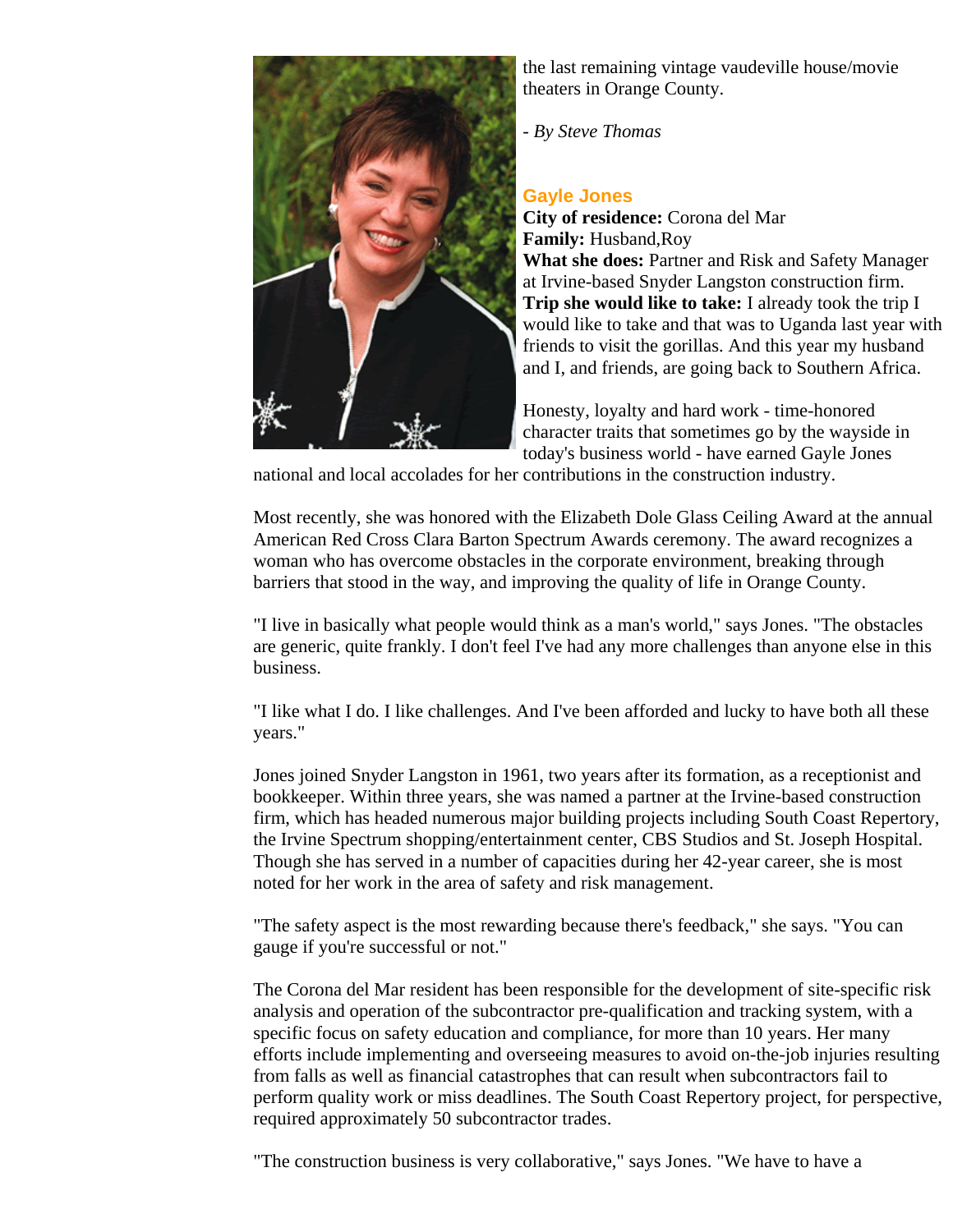partnership and good relationship with the owner, the architect, engineer, the building department, subcontractors and then our team ... It's a people business, not just brick and mortar."

The 63-year-old's most recognized work in the industry is in the prevention of crane tragedies. Profiled in Janine Reid's book, "Saving Lives: Proven Methods to Eliminate Job-Site Fatalities," Jones is responsible for developing a crane survey checklist. Refined over the years with the help of crane experts, survey items include operator qualifications, loadto-capacity ratio, maximum wind speeds and more. The survey won Snyder Langston the International Risk Management Institute's first Best Practices Award.

This month, she will see the fruits of a five-year effort with the passage of a regulation requiring the certification of all Southern California crane operators. The ordinance requires



crane operators to pass a physical, drug test, and a written and practical exam before they can operate a crane.

"It's a nice going-away present," says Jones, who is passing the baton to another risk manager. She now serves as adviser to the well-respected firm, which she helped build from its earliest beginnings.

*- By Sandy Bennett*

## **Evelyn Gibson**

**City of residence:** Long Beach **Family:** Single; two sisters

**What she does:** Mentor-advocate and board member for the Orange County Court Appointed Special Advocates (CASA) in Orange.

**Trip she would like to take:** I always love going to Israel ... I would always go back there again.

Every year hundreds of Orange County children are removed from their home because of abuse, neglect or abandonment. Though free from the harmful hands of unfit parents, their new, unfamiliar world in foster care is disorienting and often brings much fear and confusion.

Evelyn Gibson has guided a number of these children through the foster care system, becoming not only their voice, but also many times their dearest friend.

The Long Beach resident, who previously lived in Orange County and works full time as vice president of communications at Ambassador Advertising Agency in Fullerton, has been a volunteer at Court Appointed Special Advocates (CASA) of Orange County for 13 years. The first volunteer for the nonprofit agency's Child Abuse Services Team, she has assisted more than 30 sexually abused children and teens. She also serves on the organization's board of directors.

Her dedication to community service, she says, comes from her mother, who continuously lent a helping hand to neighbors and community members and was named Woman of the Year by her hometown city in Michigan,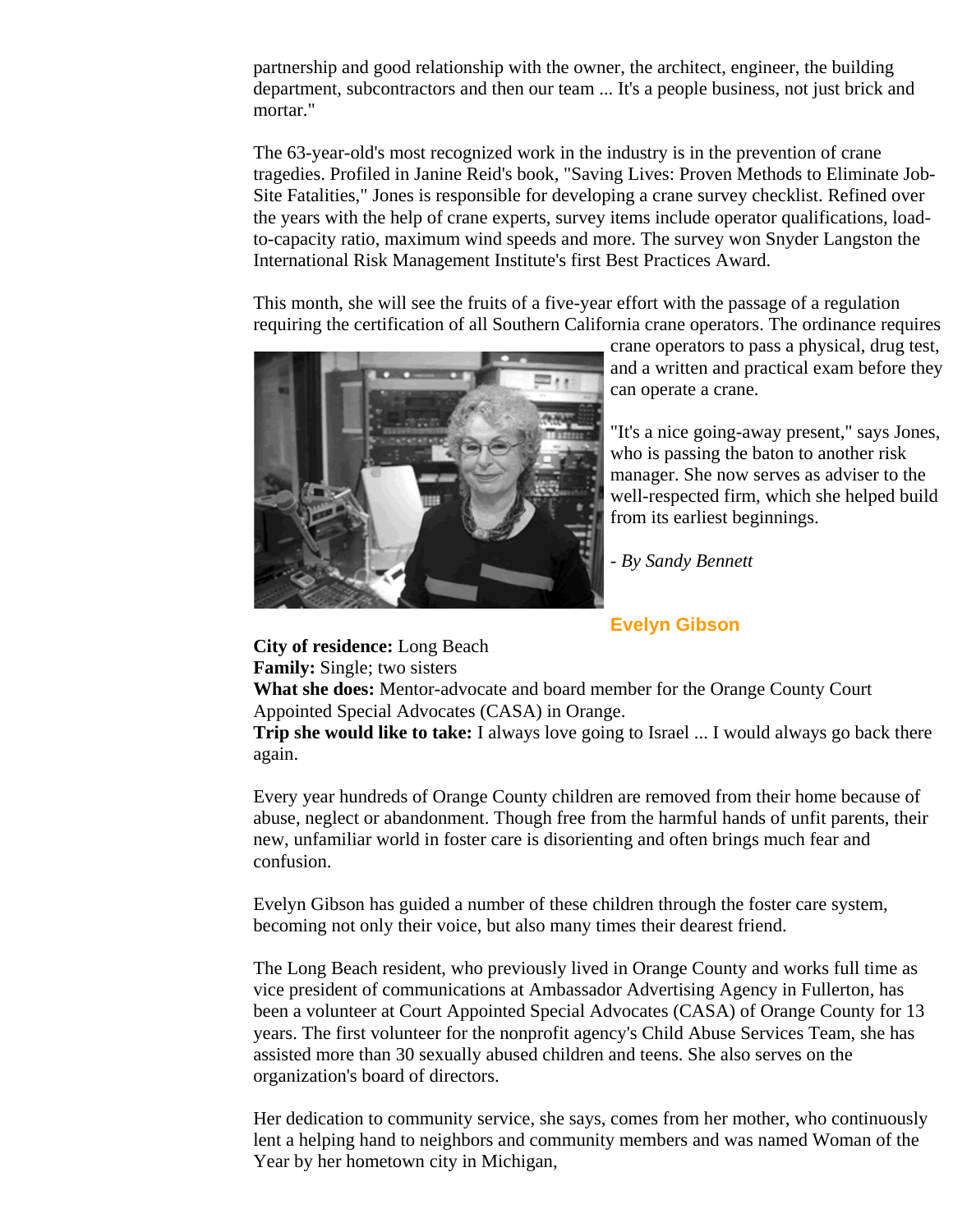"It wasn't a matter for me whether or not I would volunteer," says Gibson. "It was what I'd be doing.

"My own commitment in this phase of my life, which began about 10 years ago, is to devote my personal time to children and their needs. Abused children are the ultimate victims. They need someone to be their voice."



As a mentor-advocate for CASA, Gibson speaks on behalf of these youths in court and makes sure their educational, medical, emotional and physical needs are met. Her efforts, though, go far beyond advocacy. For many of these children, she is the only consistent adult figure in their life.

Gibson, who has worked with as many as three children at one time, also meets with each child on a weekly basis. Besides answering their questions and keeping them informed, moments of fun are shared. A trip to Downtown Disney or a local museum represents a couple of adventures. She also keeps a scrapbook filled with mementos for them, helps with their homework and attends school programs. Gibson, for example, was the only one who showed up for one of her teen's high school graduation ceremony. While the average time commitment per child typically averages 18-24 months, Gibson served as a mentor-advocate for this particular girl for 10 years.

Though her efforts at CASA are extensive, requiring anywhere from six to 20 hours each week in addition to her responsibilities as a board member, this represents only one area of service. Gibson, who began volunteering when she was in junior high, also is an active member of Grace Community Church in Seal Beach where she sings in the choir, serves on the church leadership council, is chairwoman of the Communications Committee and participates as a member of the Project Management Team for the new building expansion. She also has been involved in an array of other projects outside her church.

At an age when many begin to think about retiring, there's no slowing in sight for the 62 year-old, who loves adrenaline-pumping activities such as sky diving and jet skiing.

"I feel very strongly about this; and the older I get the stronger I feel about it," she says. "I don't want to die rested. I want to be completely worn out and pooped."

*- By Sandy Bennett* 

# **Marilyn J. Harran**

**City of Residence:** Santa Ana **Family:** Single **What she does:** Professor of History and Religious Studies at Chapman University; Director, The Rogers Center for Holocaust Education. **Trip she would like to take:** Take students to Berlin and Prague to see some of the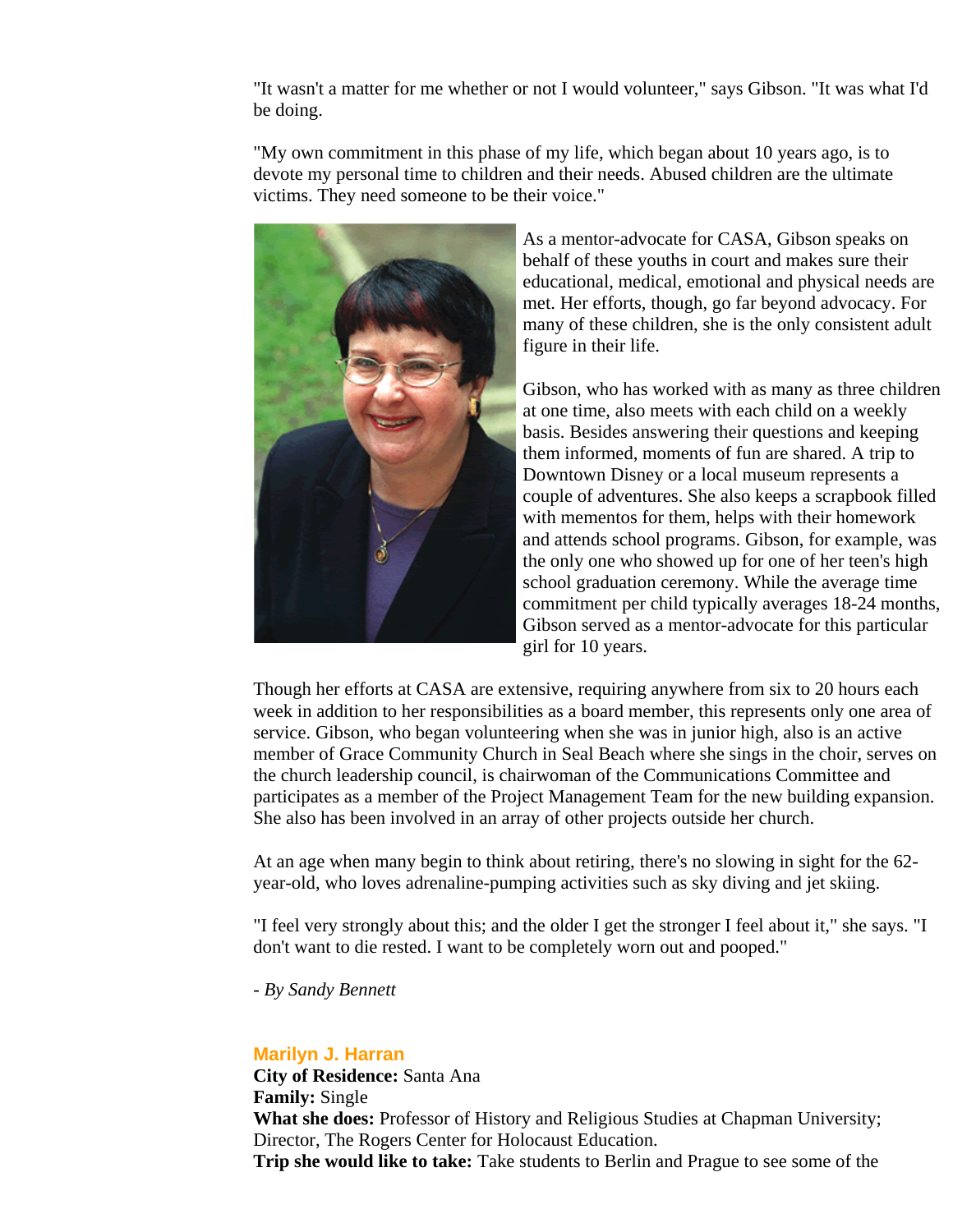historical sites she teaches them about.

Marilyn Harran says she teaches Holocaust studies because she wants students to grasp the fact that "ordinary people can make a difference in the world." For good or evil.

In Nazi Germany and the countries Germany occupied in World War II, ordinary people persecuted and killed Jews, Gypsies, Catholic clergy, mentally and physically handicapped people and others Hitler declared unfit to live in his glorious Reich. Other ordinary people did not kill but did not protest either, acquiescing to the nightmare. And then there were the "ordinary" people who risked their lives to save others from the Nazi terror, an angelic minority whose faces in old photos remain radiant all these many years later, shining with a spiritual light in the darkness of history.

Harran wants her Chapman University students and students in 50 area high schools and middle schools who participate in an annual Holocaust writing contest to be thrilled and inspired by the rescuers, to wake up to their own personal power to do good, to have courage and take action, in spite of evil. And she wants them to remember the other ordinary people, too. The blameless victims, the terrible executioners and the glum majority who kept their heads down and their hearts closed and let hell emerge around them.

Harran, Stern Chair in Holocaust Education and director of the Rogers Center for Holocaust Education, has taught at Chapman since 1985. She began her academic career as a student of Luther and the Reformation. A fine example herself of how one person can make a difference in the world, she created the first Holocaust studies course at Chapman in 1994: "Germany and the Holocaust: From Anti-Semitism to the Final Solution." Since then the program has grown in amazing ways. In addition to the center she directs and the chair she holds, the program now includes three college courses, three lecture series that bring the world's foremost Holocaust experts to Orange County, and the annual writing contest. In the near future, Harran expects to add a fourth course and offer a minor in Holocaust studies. When Chapman's new library opens in 2004-'05 it will contain the Holocaust Memorial Library and Institute.

"None of this existed five years ago," Harran says. "It only came about because of the wonderful support and leadership of our president Jim Doti and people like Phyllis and Barry Rodgers, who gave the endowment to establish the Rodgers Center, and Sue and Ralph Stern who endowed the Stern Chair, a faculty position that honors the 1.5 million Jewish children who perished in the Holocaust."

The annual writing contest is at the core of Harran's mission. Students in participating schools write a story, essay or poem in response to a prompt: This year they were asked to write about a community of conscience from the time of the Holocaust. Each school submits the work of two student finalists. Entries are judged by a distinguished panel and prizes awarded at a ceremony attended by students, teachers and members of The 1939 Club, an organization of Holocaust survivors that has formed a strong relationship with the Rodgers Center. The club supports one of the center's lecture series and members interact with students in a variety of ways.

"Each finalist receives a copy of 'The Holocaust Chronicles,' Harran says. "After the awards ceremony there will be an opportunity for them to have their books signed by members of the club. That will become a kind of living history. The survivors are in the last years of their lives. Soon they all will be gone. But the students will have met them and will have documentary evidence of their lives to carry forward with them, becoming witnesses to the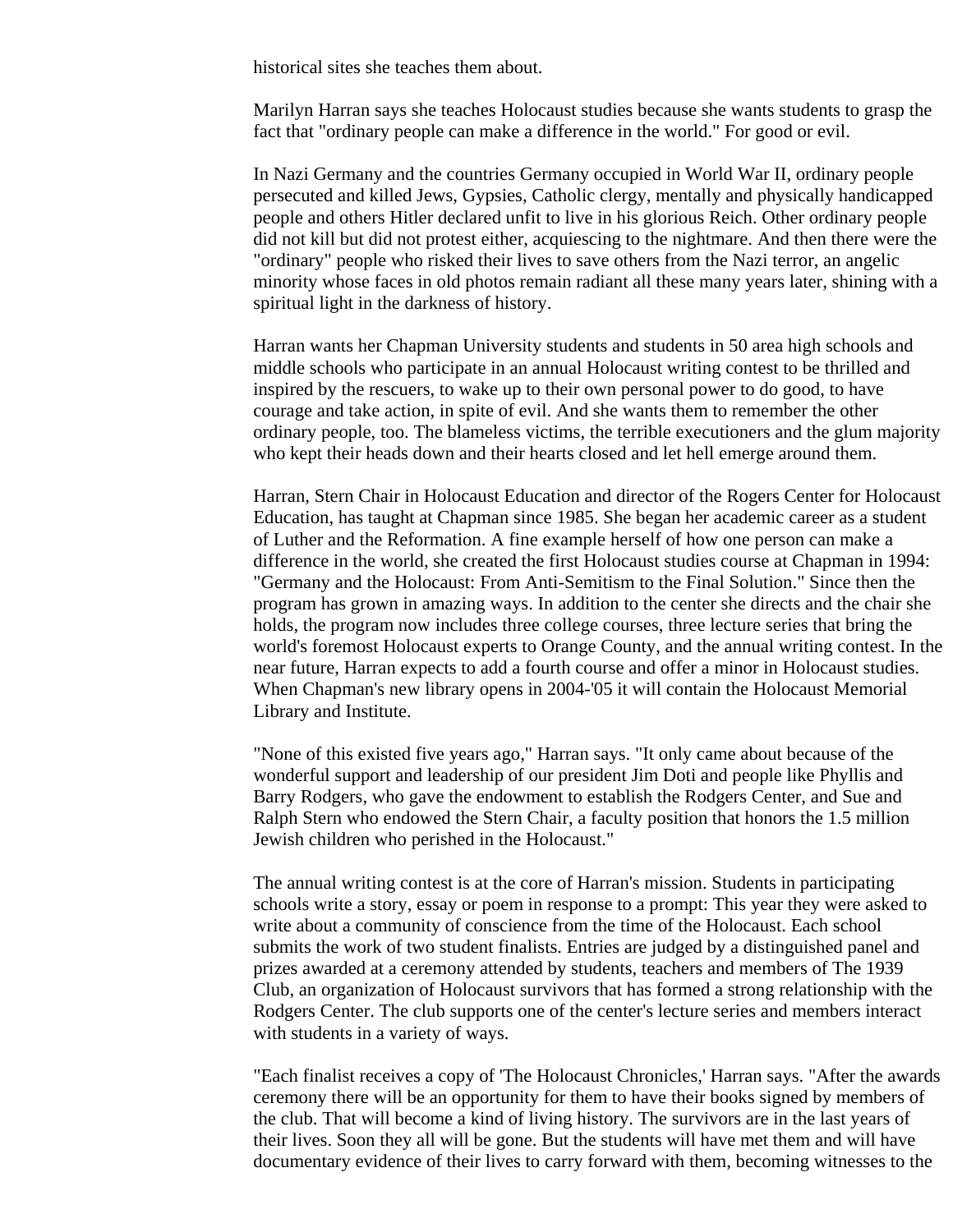

## future.

"It is so inspirational to meet the survivors who came here after losing their homes and families and started over, to see how full of joy and humanity they are. We can learn so much from them about the meaning of humanity and courage.

"I am not Jewish and I have always felt strongly that the Holocaust is not just a Jewish issue. It is a human issue. How could it have happened in a civilized European country? How can we be sure that it will never happen again?"

Harran credits Jan Osborn, a lecturer in Chapman's schools of education and communication, with much of the writing contest's success. "She has really been the

driving force."

She also singles out her assistant Jessica Cioffi for praise. "We really are a team and I am in the limelight only because I am surrounded by wonderful people who make me and the Rodgers Center look good."

*- By Steve Thomas*

# **Lita Robinow**

**City of Residence:** Irvine **Family:** Husband, OC METRO Editor Kevin O'Leary; two daughters, Allison, 16, Rebecca, 12 **What She Does:** Food broker and education activist/fund-raiser. **Trip she would like to take:** Greece, Italy and Switzerland.

In a year when the state budget crisis is wreaking havoc on local school budgets across the state, Orange County parents wondering what they can do to save programs and teachers can draw inspiration from a fund-raising drive that took place last year in Irvine.

Lita Robinow was named Parent Volunteer of the Year by the Irvine Unified School District (IUSD) in 2002 for spearheading a grassroots effort that raised nearly \$900,000 to stave off cuts in elementary school teaching staffs and preserve class-size reduction. As a parent of two public schoolchildren, Robinow had been involved with the schools since day one, serving as president of the local PTA and working on the Measure A parcel tax campaign. The April 2000 measure would have raised millions for the Irvine schools and was supported by 64 percent of the voters. Yet it fell short of the two-thirds supermajority required for passage.

When Irvine Unified announced \$5.2 million in cuts for the 2002-2003 school year, Robinow went into high gear. "The district has been cutting for years, but they have always kept the cuts away from the classroom," she says. "They cut staff, they cut administration and they cut maintenance. This time it was going to mean the loss of more than 100 elementary school teachers."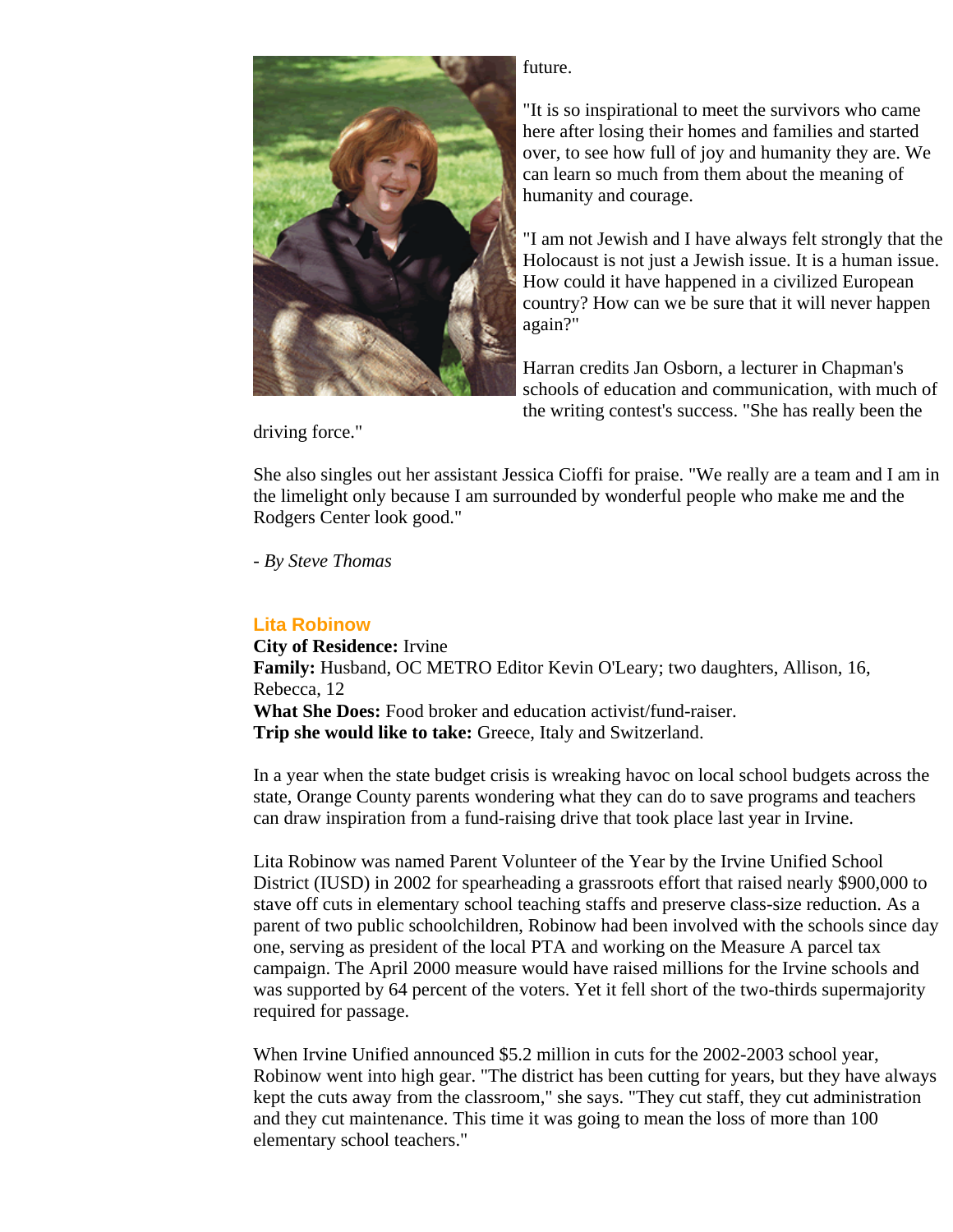Within a few days of the January 2002 announcement, Robinow composed and began to circulate an e-mail fund-raising letter. Working with two friends, Teresa Bachelor and Loucinda Carlson, she formed an ad hoc group called Irvine Embraces Education (IEE) to receive donations. Money started rolling in.

"We knew that almost two-thirds of voters wanted to give money to the schools, because they voted to pay a \$95-a-year parcel tax," Robinow says. "We gave them the opportunity to contribute."

Formerly a professional fund-raiser who worked for then California State Assemblyman Mel Levine and for U.S. Sen. Christopher Dodd (D-Conn.), raising \$1 million for his 1986 re-election campaign, Robinow knew the buttons to push and steps to go through.

"I knew we needed a nonprofit to give the money to. So we negotiated an arrangement with the Irvine Public Schools Foundation. They didn't know exactly what we were up to, but they took us under their wing and the school district agreed to accept the money if it came through the foundation."

Robinow's next stop was City Hall where the mayor and city manager agreed to match the first \$100,000 raised by IEE. With \$60,000 in hand, Robinow and company held a successful fund-raiser that pushed them over the top.

"We decided to try and break the Guinness Book record for the biggest group hug - playing off the idea of embrace. We had a great event at City Hall at which the mayor and superintendent of schools spoke. We had booths and music and 1,500 people in the group hug."

With \$110,000 from donors, \$100,000 from the city of Irvine and a generous \$50,000 from a local business, Maruchan Inc. (the maker of Ramen Noodle Soup), IEE had a good start and a long way to go to raise the \$860,000 needed to keep the elementary school teachers on the job.

"A father came forward at that point with the idea for a pledge drive conducted through the elementary schools," Robinow says. "Every school got a pledge kit with pledge forms that were sent out to all the parents of children in kindergarten, first grade and second grade, since they were the students that would have been affected by the cuts." That effort raised \$335,000 in pledges, bringing IEE's total to nearly \$600,000. At that point the Irvine Public Schools Foundation's board voted to provide the final \$260,000-plus needed to save the teachers' jobs.

"The most gratifying thing to me was being able to do something that really made a difference and mattered to so many people," Robinow says. "People move to Irvine for the schools and even people without kids get the benefits of great schools in the form of a safe community with high property values. It made me feel wonderful to do something that helped the whole community."

Robinow is now a member of the board of directors of the Irvine Public Schools Foundation and her fund-raising effort has been institutionalized. "I am the chair of the pledge drive this year," she says. "So far we have raised \$334,000 in pledges to save elementary school teacher jobs and keep class sizes from increasing.

"The situation with the Irvine schools is again dire. It looks like there may be \$7.5 million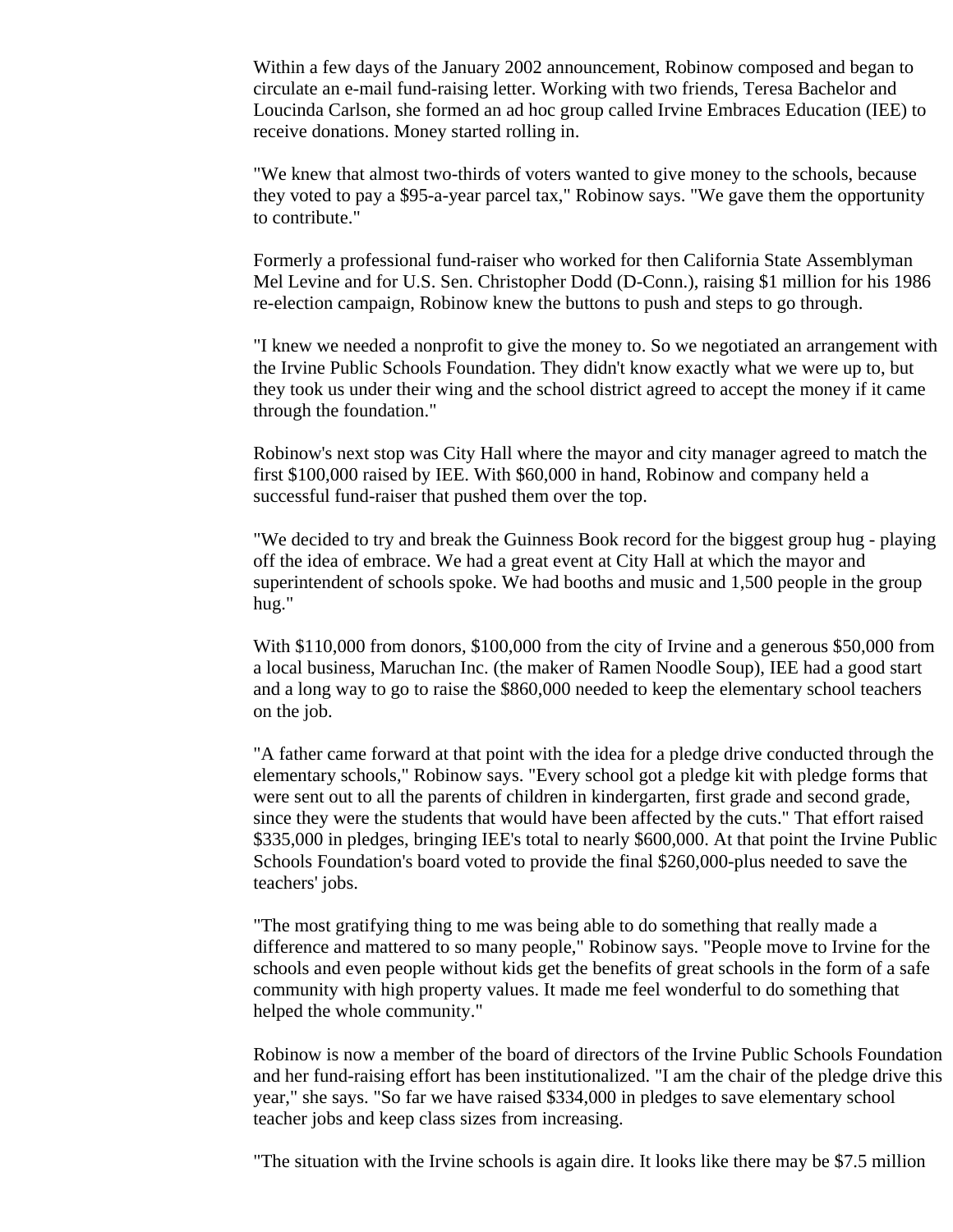

in cuts this year. So we need all the help we can get."

Part of the long-term solution, says Robinow, is for the state to begin sending IUSD the same amount of money per student that other Orange County districts receive. Long labeled a "rural district" by state officials, IUSD has consistently received approximately \$100 less per student compared to other local districts. The governor finally signed an equalization bill into law last year but it still has not taken effect. Another reform that would help Irvine and every district in Orange County and the nation is for Congress to fully pay for the mandate of special education. Robinow says the federal government consistently pays only about 19 percent of the cost of special education when the law says the federal government will pay 40 percent of the cost.

Irvine Unified has approximately 24,000 students. Its 2002 budget was \$164 million. The cuts proposed for 2003-2004 would amount to a 4-5 percent reduction, a major blow. Lucky for the kids and teachers there are

people out there like Lita Robinow helping stem the tide.

*- By Steve Thomas and edited by Craig Reem*

# **Elizabeth Pearson**

**City of residence:** Laguna Beach **Family:** Divorced; two beloved dogs, Sophie and Bailey **What she does:** Laguna Beach City Councilwoman and Co-Founder of "Kids for Clean Water."

**Trip she would like to take:** Anywhere rich in history, art and potable water.

Elizabeth Pearson has been charmed by an entire city and its people. Since moving 20 years ago from Cleveland to Laguna Beach, "the most beautiful place in the United States," Pearson has been passionate about improving the quality of life in this idyllic seaside city, a mecca for the arts. She served on the Laguna Beach Planning Commission for nearly seven years, and the Board of Directors of the North Laguna Community Association for 16 years.

This passion for her community turned political when she ran for one of three vacant City Council seats last November - and won - on the platforms for clean water and parking/traffic management, two issues close to the hearts of Laguna Beach residents.

"I started knocking on doors and heard from so many parents how their kids were getting sick from being in the ocean and that we had to do something about cleaning it up," says the newly elected city councilwoman. "It really touched me. Parents said they couldn't take their kids to the beach any more because it was affecting their health."

Now Pearson is tapping into these children for cleaner water, one precious resource helping another. Last year, she and partner Kate Keena founded the organization, "Kids for Clean Water," a community outreach program that proposes to educate children in Orange County's 34 cities about urban runoff and water conservation. So far, Mission Viejo and